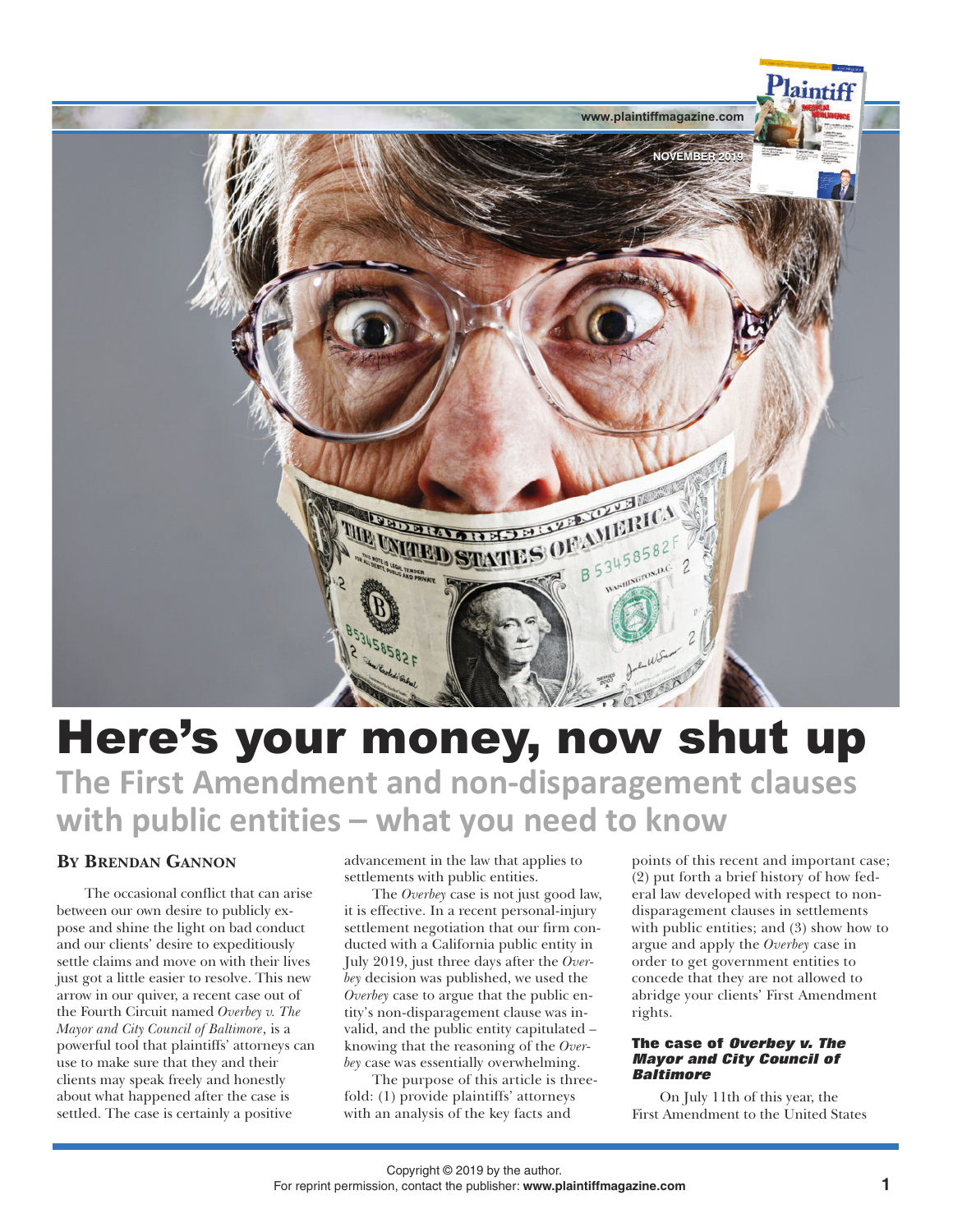**www.plaintiffmagazine.com**



Constitution was called into action by Judge Henry Floyd of the Fourth Circuit to invalidate a non-disparagement clause in Ashley Overbey's settlement with the City of Baltimore.

Ms. Overbey received a settlement in the amount of \$63,000 from the City of Baltimore in response to her claim that certain members of the local police department had mistreated her after she had called 911 to report a burglary. Ms. Overbey sued, and her settlement agreement with the City of Baltimore, unsurprisingly, included a non-disparagement clause (sometimes referred to as a non-disclosure agreement or NDA). The clause in question "required Overbey to 'limit her public comments' regarding her lawsuit 'to the fact that a satisfactory settlement occurred' involving the parties." (*Overbey* (2019) 930 F.3d 215, 220.) Of course, the clause placed absolutely no limit on the City's ability to speak, and it provided that if Ms. Overbey were to ever make a public comment about what occurred, she would have to return half of the settlement amount.

During the time that the settlement was being hammered out, a large daily newspaper, the Baltimore Sun, published Overbey's name, her photograph, her address, and the amount of her settlement in a report on lawsuit payouts made by the City of Baltimore. The article also quoted the Baltimore City Solicitor as saying that Ms. Overbey had been "hostile" in her encounters with City officials. As we know very well in this digital age, the online comments section to this article rapidly filled up with invective and hate towards Ms. Overbey, who felt that she had no choice but to publicly defend herself – she fired back at her detractors and claimed that she herself had been mistreated.

The City of Baltimore, which had decided to skew public opinion against Ms. Overbey, then claimed that Ms. Overbey's public comments in her own defense amounted to violations of the non-disparagement clause in their mutual settlement agreement. Thus, the City argued, it had a right to take back half of her settlement – for her violations of the non-disparagement clause in the settlement agreement.

#### **The Fourth Circuit invalidates the City of Baltimore's nondisparagement clause**

It seemed that Ms. Overbey had made a bad move by publicly defending herself in response to the comments made by the Solicitor for the City of Baltimore… until the Fourth Circuit came along.

When considering the constitutional validity of the settlement agreement's non-disparagement clause, Judge Floyd started out by referencing the fact that there is a "profound national commitment to the principle that debate on public issues should be uninhibited, robust, and wide-open . . .;" and that "[s]tanding shoulder to shoulder with the citizenry's interest in uninhibited, robust debate on public issues is this nation's cautious 'mistrust of governmental power.'" (*N.Y. Times v. Sullivan* (1964) 376 U.S. 254, 270; *Overbey* (2019) 930 F.3d 215, 224, quoting *Citizens United* (2010) 558 U.S. 310, 340.) Judge Floyd then went on to say, much to the City of Baltimore's chagrin, that public entity misconduct, "[a]s well as the circumstances in which the City litigates and settles such claims, assuredly fall in the 'public issues' category." (*Overbey* (2019) 930 F.3d 215, 224.)

Therefore, because matters of misconduct by City officials are of such importance to the public and civic discussion in an open and free society, the Fourth Circuit determined that "enforcement of the non-disparagement clause at issue here was contrary to the citizenry's First Amendment interest in limiting the government's ability to target and remove speech critical of the government from the public discourse." (*Overbey* (2019) 930 F.3d 215, 224-225.) The City

of Baltimore's non-disparagement clause was thereby deemed unconstitutional, Ms. Overbey's First Amendment rights were preserved, and perhaps most importantly – she got her money back!

#### **The history of invalidating nondisparagement clauses in settlements with public entities – The two-factor test**

Assuredly, the *Overbey* case was not the first time that federal courts were required to analyze the constitutionality of non-disparagement clauses in settlement agreements with public entities. In fact, the framework for this analysis was set forth in the case of *Town of Newbury v. Rumery*, and the Supreme Court stated that courts should conduct the following analysis: (1) whether or not the settlement was entered into knowingly and voluntarily, and (2) whether or not the interest promoted by enforcement of the gag clause outweighs the attendant abridgement of First Amendment rights. (*Town of Newton v. Rumery* (1987) 480 U.S. 386, 392.)

The facts of the *Rumery* case are these: Bernard Rumery alleged officials for the Town of Newton violated his rights by defaming him and falsely accusing him. All official accusations against Rumery were dropped, but only in exchange for the waiver of his constitutional right to bring a civil action against the Town of Newton. However, because (1) Rumery voluntarily entered into the agreement to release his right to file a civil action, and (2) the facts surrounding Rumery suggested that the accusations were justified, the interest in enforcing the waiver of constitutional right outweighed Rumery's specious desire to file a civil suit.

Accordingly, this two-part analysis has been in play since 1987, and arguably beforehand, but the *Overbey v. City of Baltimore* case clarifies and expands the definition of what might constitute an improper undermining of First Amendment rights. If the allegations of police